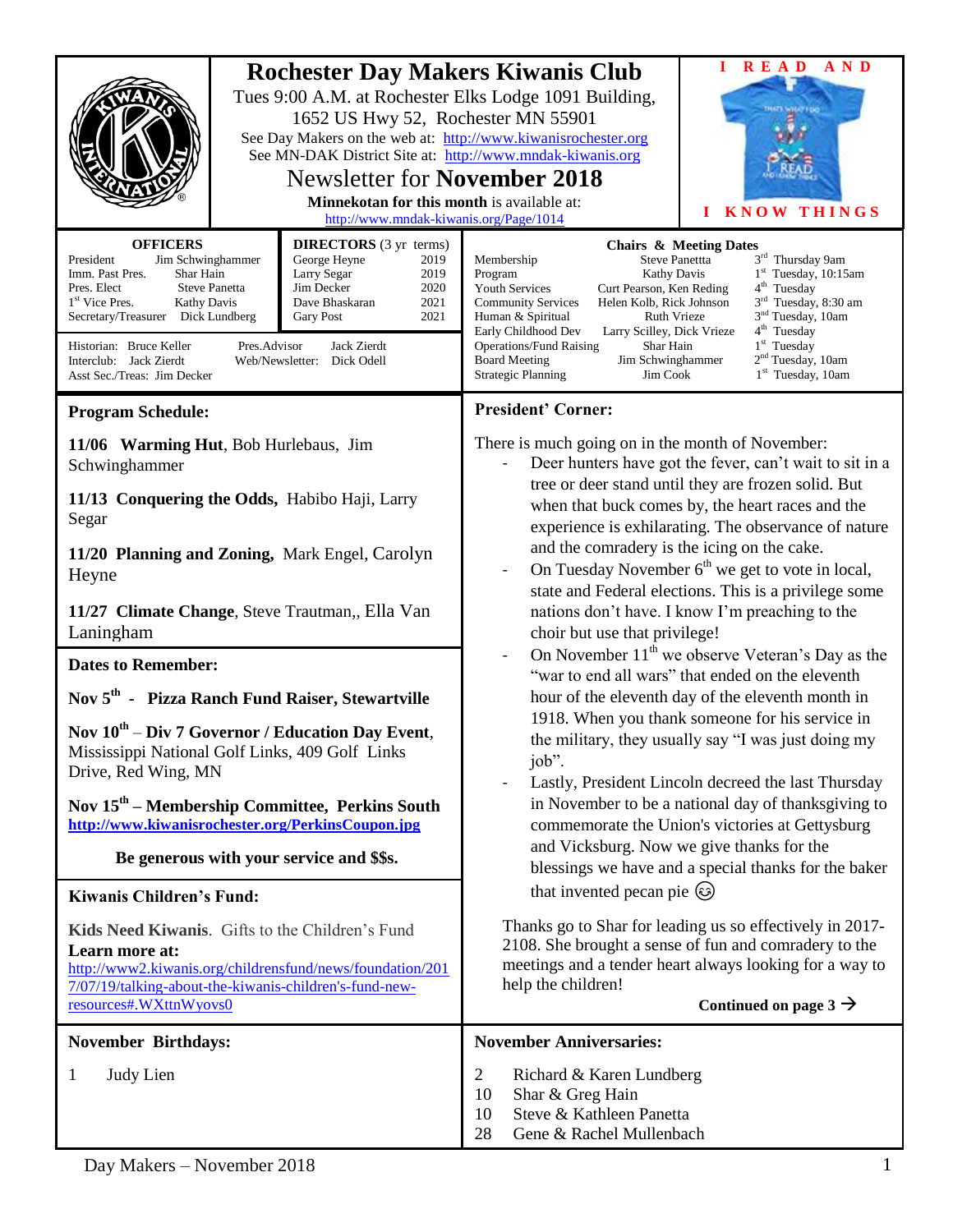#### **Secretary/Treasurer's Report – 10/09/2018**

| <b>Bank Balance 9/30/2018:</b> | \$22,596.07  |
|--------------------------------|--------------|
| <b>Bike Repair Fund:</b>       | 34.30<br>SS. |
| Charitable Account             | \$6,211.56   |
| <b>Administrative Fund:</b>    | \$6,033.89   |
| Service Fund:                  | \$10,316.32  |

**September Service Hour Statistics:** 615 hours by 30 members, 52% Participation.

## **September Board Meeting Summary**

Next year will our clubs  $25<sup>th</sup>$  anniversary, (July 26, 2019). An Ad Hoc committee of Shar Hain, Richard Lundberg, Bob Nowicki, and Jack Zierdt will begin making plans for a celebration. A line item is included, in the 2018/2019 budget, for expenses. Bob Nowicki will update our club's history. Kathy Davis and Jim Schwinghammer will call a meeting to review and select a date and venue. Willow Creek is one possibility.

There was discussion concerning starting a new K-Kids Club at Gage Elementary School. We have already established a Reading Oasis there. We need to sell the idea to School Administration. We will pursue further in November.

The board discussed a Rochester School District initiative to pursue a grant, which would assist homeless families that have children attending our schools. The Youth Committee will follow up.

The membership committee is reaching out to the executives at Shorewood to tell our story, and possibly pick up some members and/or readers there.

## **COMMITTEE REPORTS**

**Community Service-** The committee will meet next week, with the new group, to plan the activities for the Kiwanis year. Quarry Hill and Bear Creek are about finished for the year. We need additional members to volunteer at the Habitat for Humanity ReStore in order to make it a group project. Christmas Anonymous is underway.

**Early Childhood Development-** Dates for School Reading are set.

**Membership-** The goal for the 2018/2019 Kiwanis Year is to have 60 members at the end of the Kiwanis year (9/30/2019).

 **Continued next column**

## **Secy/Treas Report: (Continued)**

**Operations/Social Media/Web Site/Fund Raising-** The Golf Ball Drop Fundraiser is in question for the current Kiwanis year. The committee will investigate an Organ Concert Fund Raiser.

**Program-** Programs are set through December except for 12/4. The committee is considering combining the clubs Birthday Party, Picnic, and  $25<sup>th</sup>$  Anniversary into one event for this Kiwanis year.

## **Richard E. Lundberg**, Secretary

**Halloween 2018:** Super Power Rangers



## **Pizza Ranch Fundraiser:** "Tip Night"

Where: Stewartville Pizza Ranch When: Monday, November 5, 2018 Time: 4:30PM - 8:00PM —- the hours that the buffet is open for eating

Thank you very much to all of the members that signed up to help work a shift or two.

Invite your friends, neighbors, and relatives to come and support our fundraiser. Remember that our club will earn 10% of the night's profits plus all of the tips; and all will be used towards our youth activities.

For your information, our last Fundraiser at the Pizza Ranch on November 7, 2016 brought in a total of \$455.60.

Hope to see you next Monday, November 5th.

**Judy Zierdt and Jim Cook,** co-chairs